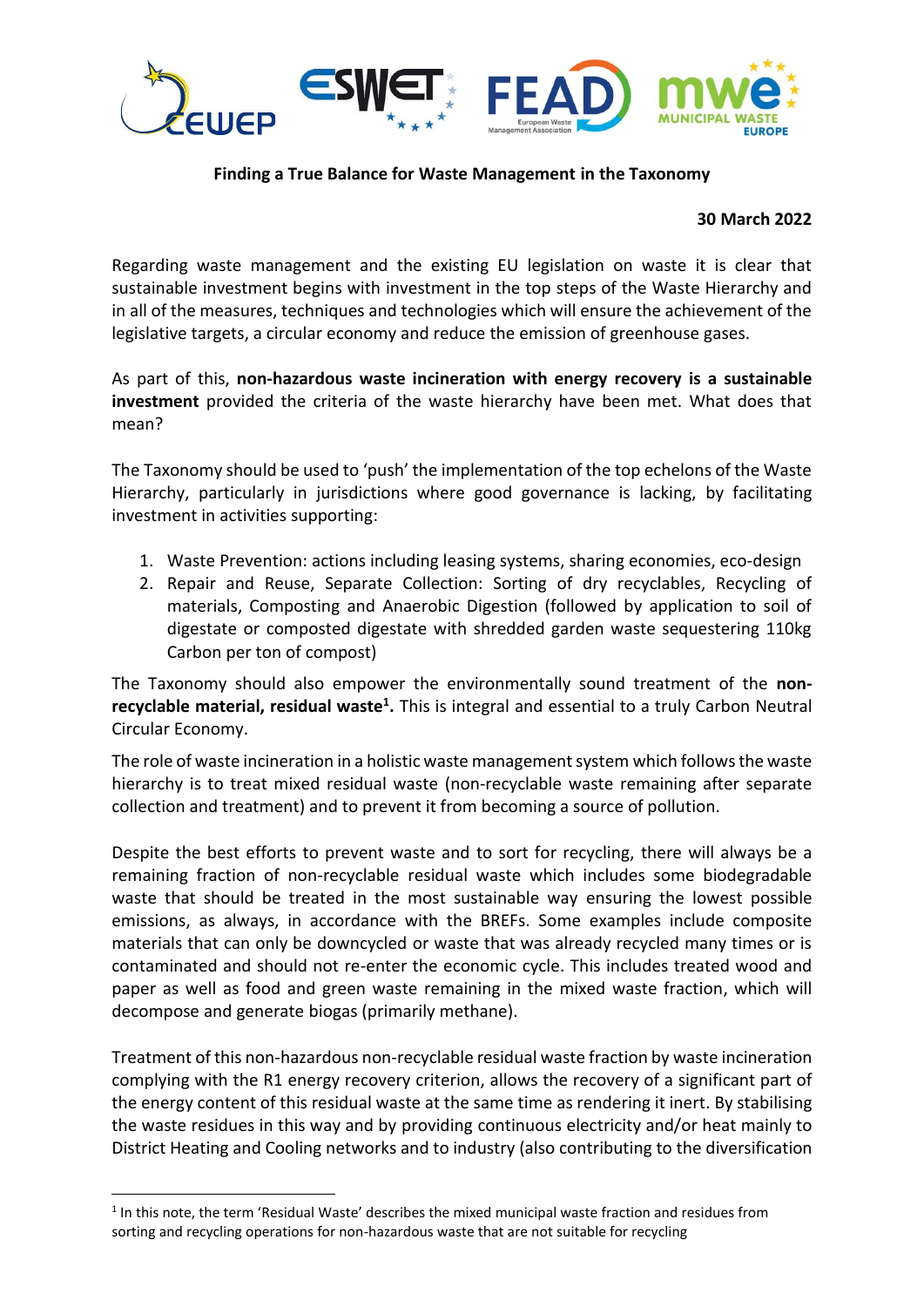of energy supply), Waste-to-Energy installations are a key enabler of both the transition to a Circular Economy and the energy transition.

The discussion on waste incineration as a part of National Waste Management Plans and related Investment plans has never been a discussion on the appropriateness of the technology. It has always been a capacity discussion. All signatories to this paper are advocates of the use of the Taxonomy as a tool to support and promote the correct implementation of all steps of the waste hierarchy and achievement of the targets, as detailed in the Waste Framework Directive, Landfill Directive and above.

National Waste Management Plans as approved by the European Commission and proof of prior investments in waste prevention and separate collection pave the way to the achievement of reuse, recycling and landfill targets. Therefore, they should be used as criteria to enable investment in new incineration capacity where it is needed to treat the resulting non-hazardous residual waste.

This both acknowledges the need for steps 1 (waste prevention) and 2 (separate collection) to prevent waste where possible and to recover materials for the circular economy and takes responsibility for the waste that our economies generate which is not recyclable.

If the EU legislator does not take this responsibility, there could be, as a consequence, an increase of illegal dumping and illegal shipments to countries which have less stringent environmental protection criteria where EU waste will certainly have a negative environmental impact.

It is also worth highlighting that the numerous studies carried out at local level on the life cycle of waste management systems consistently show that lower environmental impacts are achieved through an energy recovery strategy which relies on the use of incineration of nonrecyclable waste.

## **Proposed criteria for the inclusion of non-hazardous waste incineration with energy recovery in the Taxonomy:**

Energy Recovery from non-hazardous, non-recyclable residual waste shall be deemed a sustainable investment under the Taxonomy Regulation, if the following conditions are fulfilled:

- the facility only treats non-recyclable waste. Only facilities treating exclusively mixed waste collected as a separate fraction within a separate collection system that forms part of an approved National Waste Management Plan (as above), non-recyclable waste residues from waste sorting and waste treatment facilities, or other nonrecyclable wastes generated during a production process (e.g. monostream waste) would be eligible.
- the National Waste Management Plan is designed in such a way as to ensure the separate collection of all mandatory fractions as well as the achievement of waste prevention aims, reuse and recycling targets and is in the process of being implemented or implementation has been completed.
- the facility meets the R1 criterion.

With such conditions in place, waste incineration enables the treatment of non-hazardous, non-recyclable waste higher up in the waste hierarchy. It is the very much needed solution in